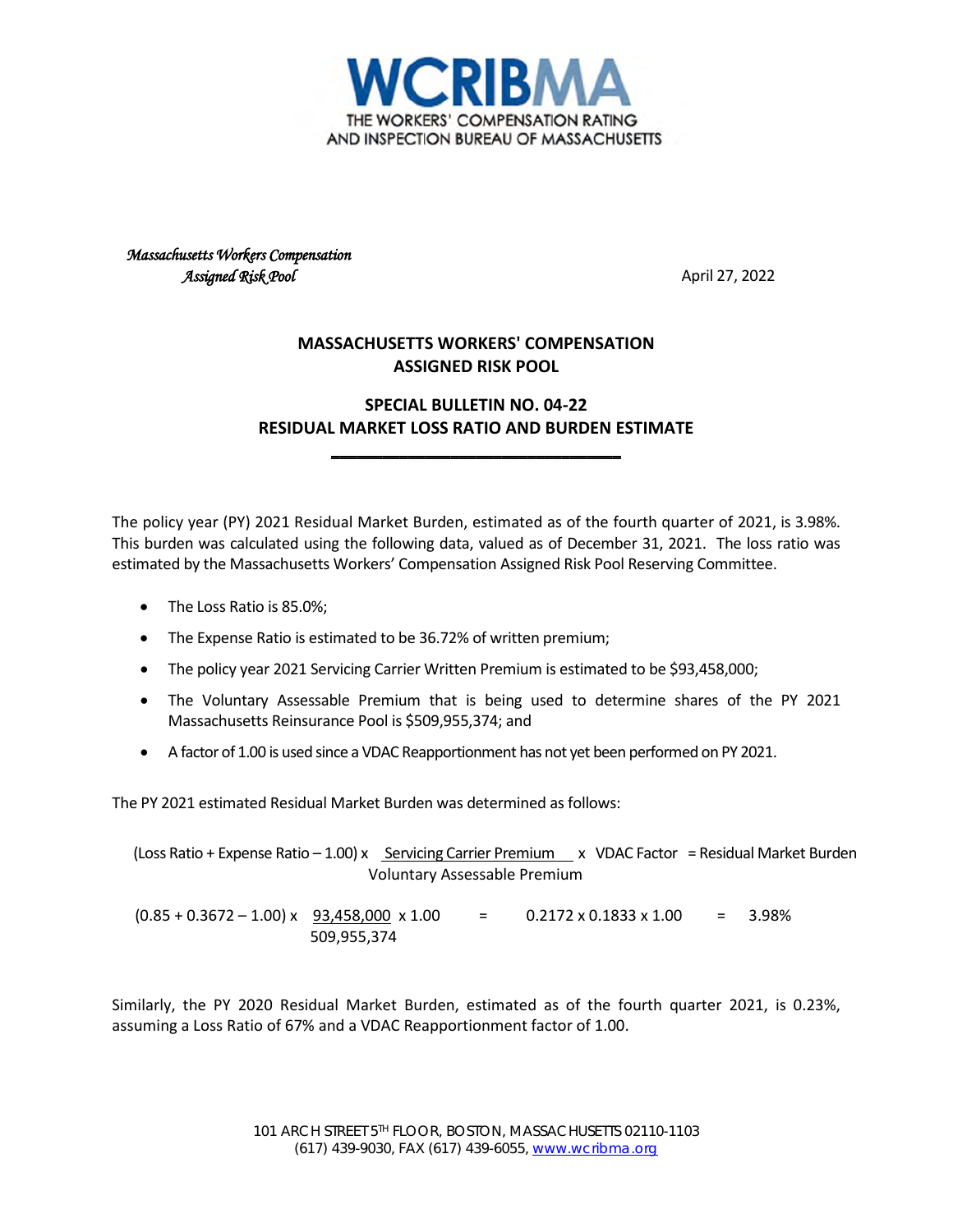The residual market burden is a measure of the pool-related cost that pool members incur when writing assessable voluntary business. For example, a positive burden of 10% indicates that an insurer will incur ten dollars of pool-related obligations for every one hundred dollars of voluntary assessable premium written. By comparison, a burden of -5% indicates that a pool member will earn a profit of five dollars for every one hundred dollars of voluntary assessable premium written.

Note that burden estimates do not take into account those policies serviced by Voluntary Direct Assignment Carriers (VDACs). VDACs assume the underwriting results of policies assigned to them.

Exhibit 1 shows the currently estimated burden for policy years 2012 through 2021.

Exhibit 2 shows the currently estimated loss ratios, expense ratios and pool shares used to calculate the burdens for policy years 2012 through 2021.

Exhibit 3 is a graph that provides historical estimated burdens for policy years 2012 through 2021. Burden estimates may change over time because estimated loss ratios are subject to change as loss experience matures.

The residual market burdens shown in Exhibits 1, 2 and 3 ignore the time value of money, in effect assuming an interest rate of 0%. The chart in Exhibit 4 includes, solely for informational purposes, estimates of the net present values of the residual market burdens using various discount rate assumptions.

Details of the calculations are available on request from Christine Cronin at 617-646-7544 or at [ccronin@wcribma.org](mailto:ccronin@wcribma.org) or Laura Kirchberg at 617-646-7526 or at [lkirchberg@wcribma.org.](mailto:lkirchberg@wcribma.org)

> Laura Kirchberg Customer Service Specialist

SB 04-22 Attachments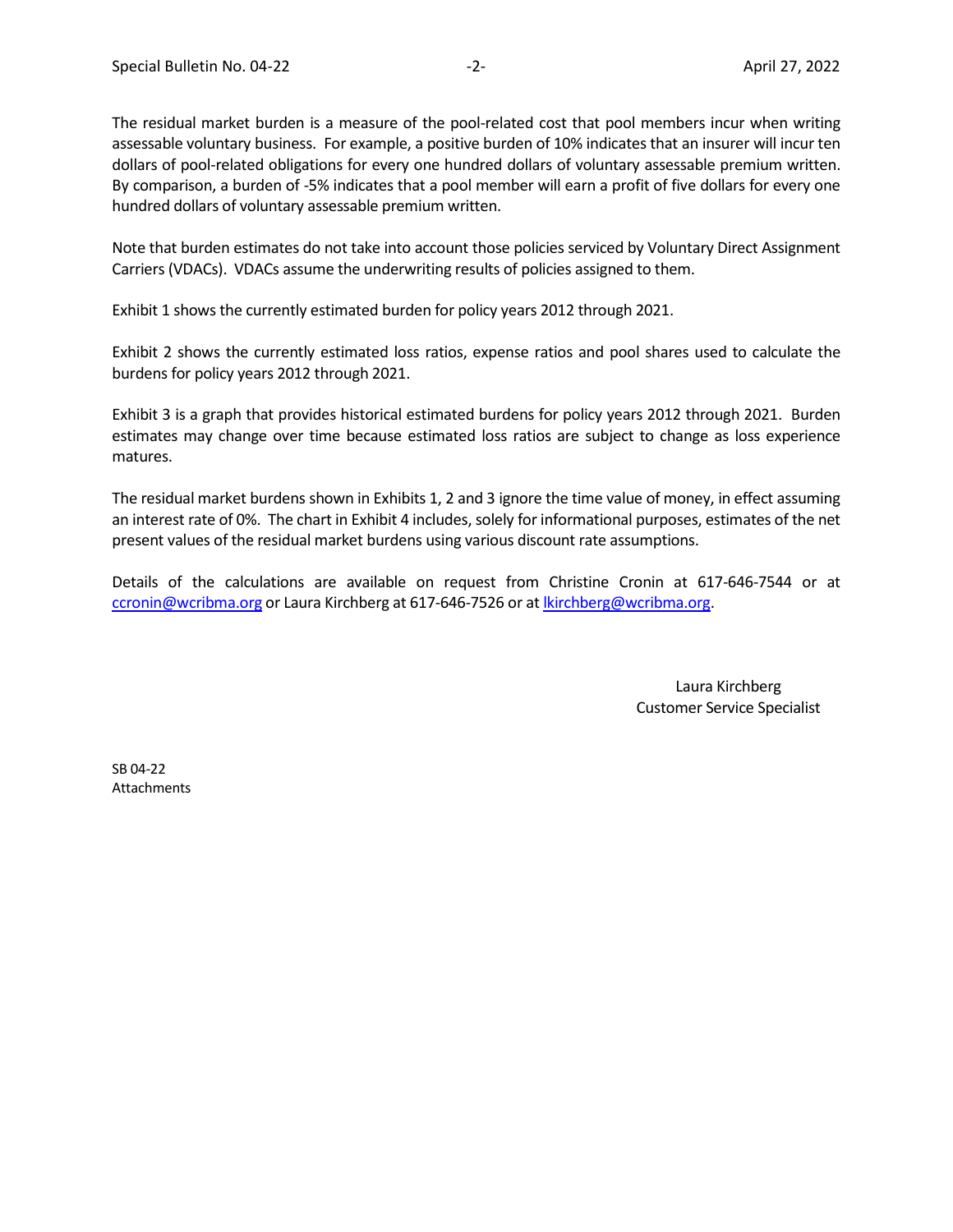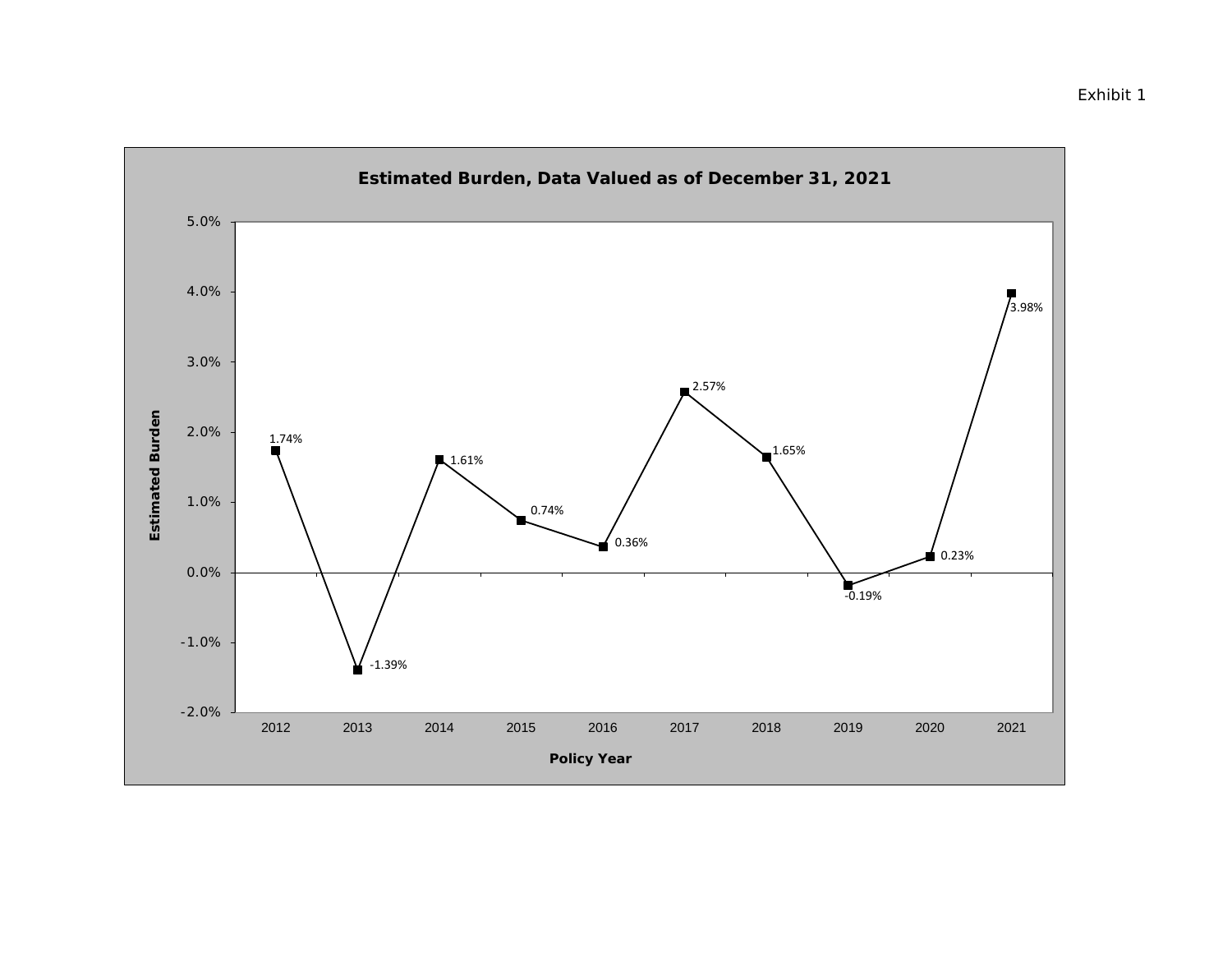| (1)                | (2)        | (3)                  | (4)                          | (5)                | (6)              | (7)                          |  |
|--------------------|------------|----------------------|------------------------------|--------------------|------------------|------------------------------|--|
|                    |            |                      | Ratio of Servicing Carrier   |                    | Leveraging       |                              |  |
| <b>Policy Year</b> | Loss Ratio | <b>Expense Ratio</b> | Written Premium to           | <b>VDAC Factor</b> | Factor           | <b>Estimated Pool Burden</b> |  |
|                    |            |                      | Voluntary Assessable Premium |                    | $(4) \times (5)$ | $[(2)+(3)-1.00] \times (6)$  |  |
| 2021               | 85.0%      | 36.72%               | 18.33%                       | 1.00               | 0.183            | 3.98%                        |  |
| 2020               | 67.0%      | 34.15%               | 19.72%                       | 1.00               | 0.197            | 0.23%                        |  |
| 2019               | 65.0%      | 34.02%               | 19.46%                       | 0.97               | 0.189            | $-0.19%$                     |  |
| 2018               | 73.0%      | 34.54%               | 22.99%                       | 0.95               | 0.218            | 1.65%                        |  |
| 2017               | 77.0%      | 33.84%               | 23.53%                       | 1.01               | 0.237            | 2.57%                        |  |
| 2016               | 68.0%      | 33.49%               | 25.04%                       | 0.97               | 0.244            | 0.36%                        |  |
| 2015               | 70.0%      | 32.95%               | 25.37%                       | 0.99               | 0.252            | 0.74%                        |  |
| 2014               | 71.0%      | 35.29%               | 25.70%                       | 1.00               | 0.256            | 1.61%                        |  |
| 2013               | 59.0%      | 34.85%               | 22.01%                       | 1.03               | 0.226            | $-1.39%$                     |  |
| 2012               | 72.0%      | 37.02%               | 19.70%                       | 0.98               | 0.193            | 1.74%                        |  |

## **Notes:**

A VDAC Reapportionment has not yet been performed on PY 2020 or PY 2021, so a factor of 1.00 is being used. Applying the Final 2019 VDAC Factor of 0.9735 caused no change to the 2019 Estimated Pool Burden.

Applying the Final 2018 VDAC Factor of 0.9501 caused the 2018 Estimated Pool Burden to decrease from 1.73% to 1.65%. Applying the Final 2017 VDAC Factor of 1.0090 caused the 2017 Estimated Pool Burden to increase from 2.55% to 2.57%. Applying the Final 2016 VDAC Factor of 0.9731 caused the 2016 Estimated Pool Burden to decrease from 0.37% to 0.36%. Applying the Final 2015 VDAC Factor of 0.9927 caused the 2015 Estimated Pool Burden to decrease from 0.75% to 0.74%. Applying the Final 2014 VDAC Factor of 0.9957 caused the 2014 Estimated Pool Burden to decrease from 1.62% to 1.61%.

A VDAC Factor greater than one adjusts for over-assignment of residual market premium to the VDAC carriers relative to their final participation ratios. Similarly, a VDAC factor less than one adjusts for under-assignment of residual market premium to the VDAC carriers relative to their final participation ratios.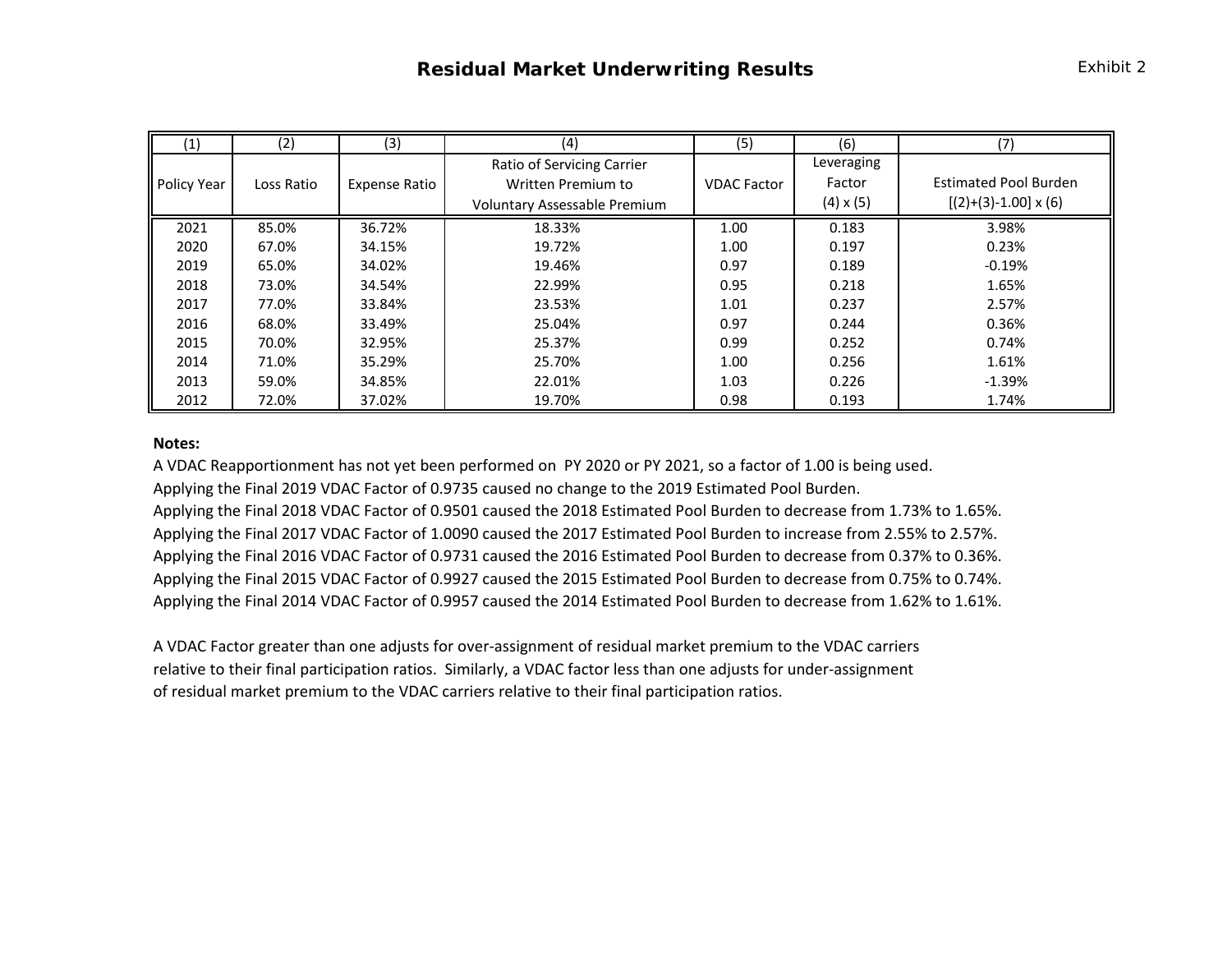